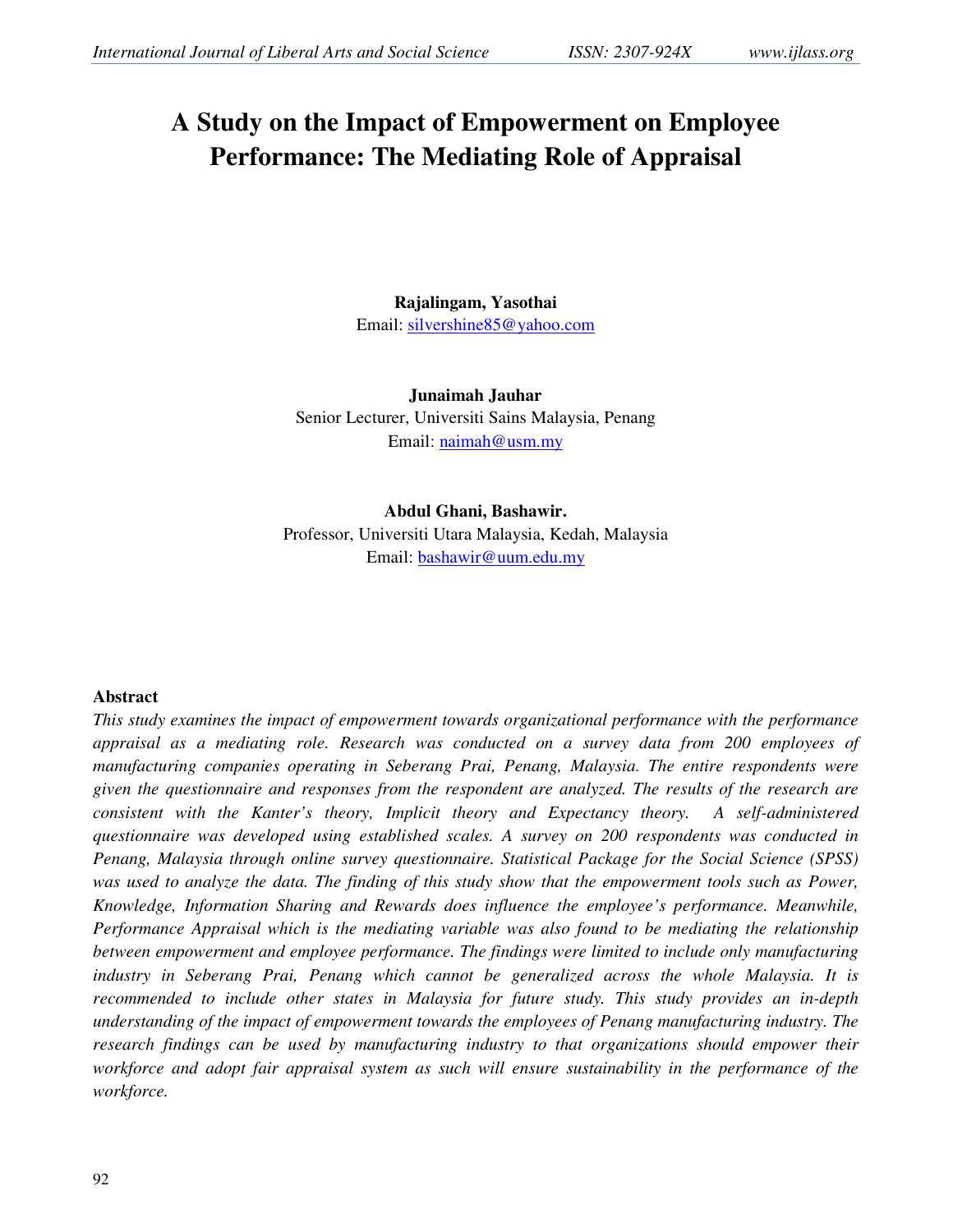#### **Introduction**

All organizations aim to produce a workplace where employees truly care about the results the organization produces and feel ownership of results such that they continually strive to make them better. This attitude and style of organizational activity has been called empowered workplace (Jaffe & Scott, 1995). Therefore, empowerment of workers is one of the management approaches used by companies in response to the need of meeting a better competition world and to retain employee from leaving their job. Employee empowerment which involves employee participation is a complex management tool that over 50 years of research has proved, when applied properly, can be effective in improving performance, productivity and job satisfaction (Sashkin, 1984).

According to the research done by Towers Watson in 2010, a majority of employers believe that talent retention will be more difficult in 2011 whereby they will need a deeper reason to stay in the organization when the economy recovers and it again becomes an "employee market". They will need to feel they are appreciated for their contributions, have the resources to do their jobs to the best of their abilities, and have clearly defined opportunities to develop and advance within the organization. In short, they must be empowered beyond being asked to meet performance goals. Therefore, human resources policies must focus at gaining more self-governing to the employee to avoid turnover and job burnout (Salman, Iqbal and Chandran, 2010).

Empowerment plays significant role in employee's satisfaction thus promoting their performance in organizations. Empowerment is also defined as the process of enabling and authorizing individuals to think, behaves, take action and decision and control work autonomously. It is the feeling of self control of one's own destiny (Heathfield, 2012). Menon (1995) surveyed 311 employees in a company and found that greater job autonomy and meaningfulness of the job led to greater perceived control and greater empowerment. He found that the greater the empowerment the greater was the motivation to work among employees which led to less job stress and increased employee commitment to organizational goals. However, it is estimated that well over half of empowerment initiatives fail (Allen & Alvarez, 1998).

On the other hand, according to a survey conducted by Kelton Research on behalf of Cornerstone On Demand, employers are not empowering their people with the right training, performance appraisal feedback or insight into business objectives. The study which was conducted in March 2010 revealed that in the previous six months: 68 percent of employed Americans said they hadn't received useful feedback from their supervisors. 82 percent had not established career goals with their supervisors. 53 percent didn't feel they had a clear understanding of how their role contributed to company objectives. And 25 percent had been given new duties or responsibilities at work that were outside of their primary skill set. According to Smith (1997) to empower is to give power, to open up, to release potential of people and therefore, organizations cannot develop unless their people are developing. For empowerment to flourish, the employees need to feel that they are valued.

Given the significance importance of empowerment, there is an urgency in identify the impact of empowerment towards employee performance and this study will also examine the role of performance appraisal in mediating the relationship between empowerment and employee performance. Therefore, in this study it will also determine if the empowerment level in Malaysia as an Asian country which has highest power distance can influence the employee performance with the mediating role of performance appraisal in manufacturing industries mainly focusing in Seberang Perai, Penang, Malaysia.

#### **Literature Review**

This study has employed underlying theories related to empowerment which have been discussed by earlier literature covers the Kanter's Theory, Expectancy Theory and Implicit Theory. Given below is the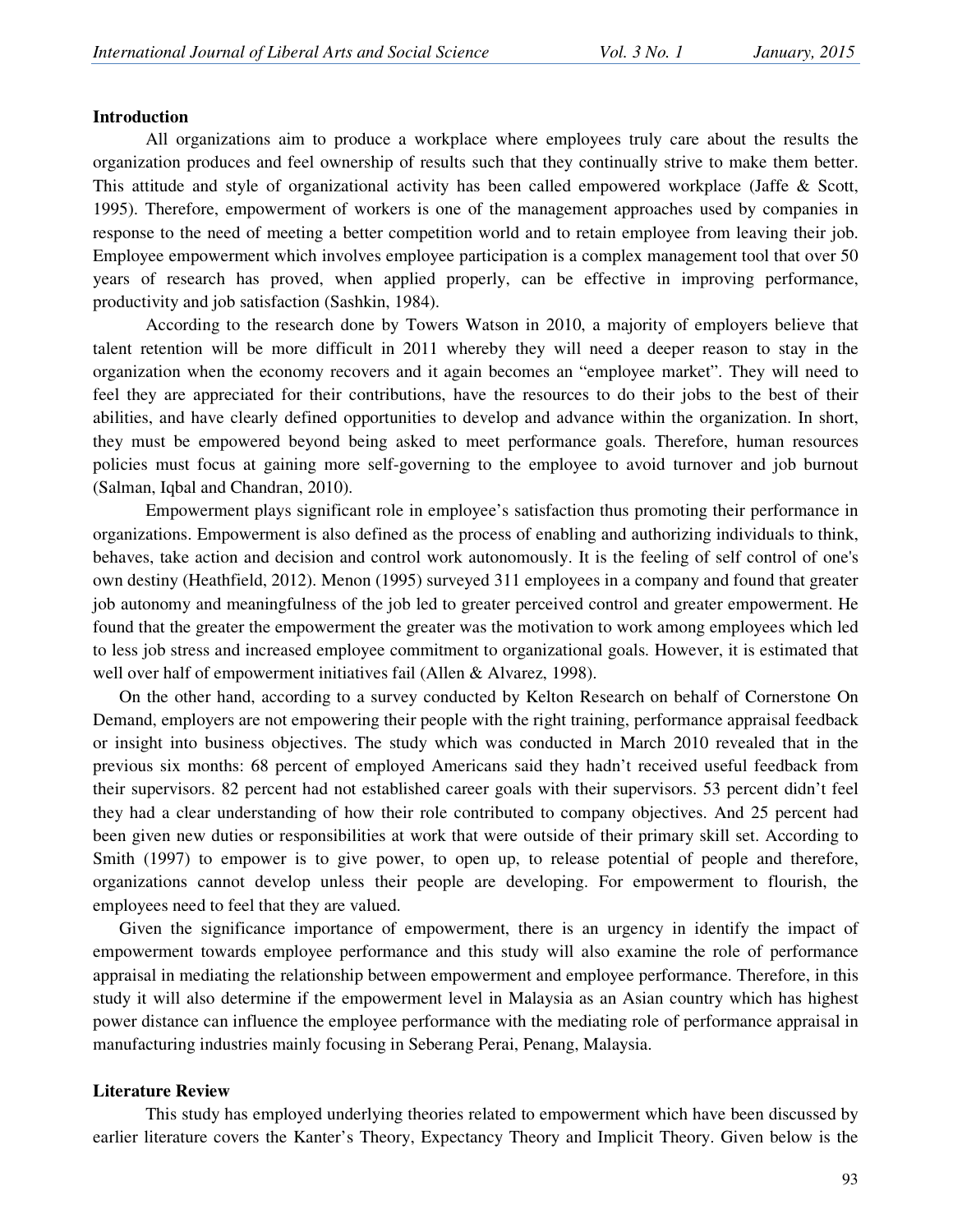short discussion of the three theories. Kanter also believes that, by sharing the power through empowering others will result of this a leader's power will as well grow; leaders will achieve a well developed organizational performance (Fox, 1998). Theory of expectancy says that employees are motivated when they are provided assignments they feel confident that they can achieve, and when they value the compensation you are offering and when they believe you will compensate them as promised. implicit theories as beliefs about the quality of personal attributes such as ability and personality that can affect behavior of an individual. An important value of appraisals is to encourage and to guide on improving employee performance in organizations (Latham & Wexley, 1994).

#### *Power*

Power sharing will empower individuals from all dimensions. It may provide an employee more authority in performing their tasks, more freedom to contribute ideas at higher levels of decision making, more confidence to think and stay as organizational partners, and better strategy to handle effectively and creatively in new working environments.

By sharing power, resources, and knowledge with each and every employees also serves to increased job satisfaction and commitment. These are the factors, which in turn will significantly influence individual productivity and effectiveness and also the quality of interactions with other customers (Bowen & Lawler, 1992) and this was also supported by Spreitzer, 1995). Delegation and involvement therefore will instill feelings of self-determination, competence, meaningfulness, efficacy, and intrinsic interest in job performance (Wagner, Parker, & Christiansen, 2003).

#### *Knowledge*

 Knowledge sharing is a group process which is defined as team members sharing information, and suggestions and work relevant ideas with each other expertise with other members within one's organization in addressing certain issues in a workplace. Another researcher has stressed that team effectiveness and knowledge sharing and is both important determinants of team performance (Argote, 1999; Gully, Incalcaterra, Joshi, & Beaubien, 2002).

Knowledge sharing behavior is known as a set of individual behaviors involving sharing one's workrelated knowledge and which it may contribute to the ultimate effectiveness of the organization. Employees may think that knowledge becomes less important when they share it and they might lose their intellectual property which gives them a personal advantage among other employees (Switzer, 2008; Cho & Li & Su, 2007) and therefore they do not share their knowledge under all kind of circumstances.

#### *Information*

Employees need to know necessary information before he or she makes decision on a given task. Previous studies support that the information sharing is necessary to make decisions is known as one of the crucial elements of empowerment (Lawler, 1986). However, scholars argue that element of empowerment is dependent on sufficient knowledge and skills (Lawler, 1986; Moon and Swaffin-Smith, 1998). According to Foster-Fishman et al. (1998), he found that gaining relevant job knowledge was a critical factor in every organization. Other studies have not shown information broadly as part of empowerment (Maton and Salem, 1995; Quinn and Spreitzer, 1997; Herrenkohl et al., 1999). Meanwhile, Spreitzer (1995) defined the information is known as the ability of employee to do the job based on their access to the information.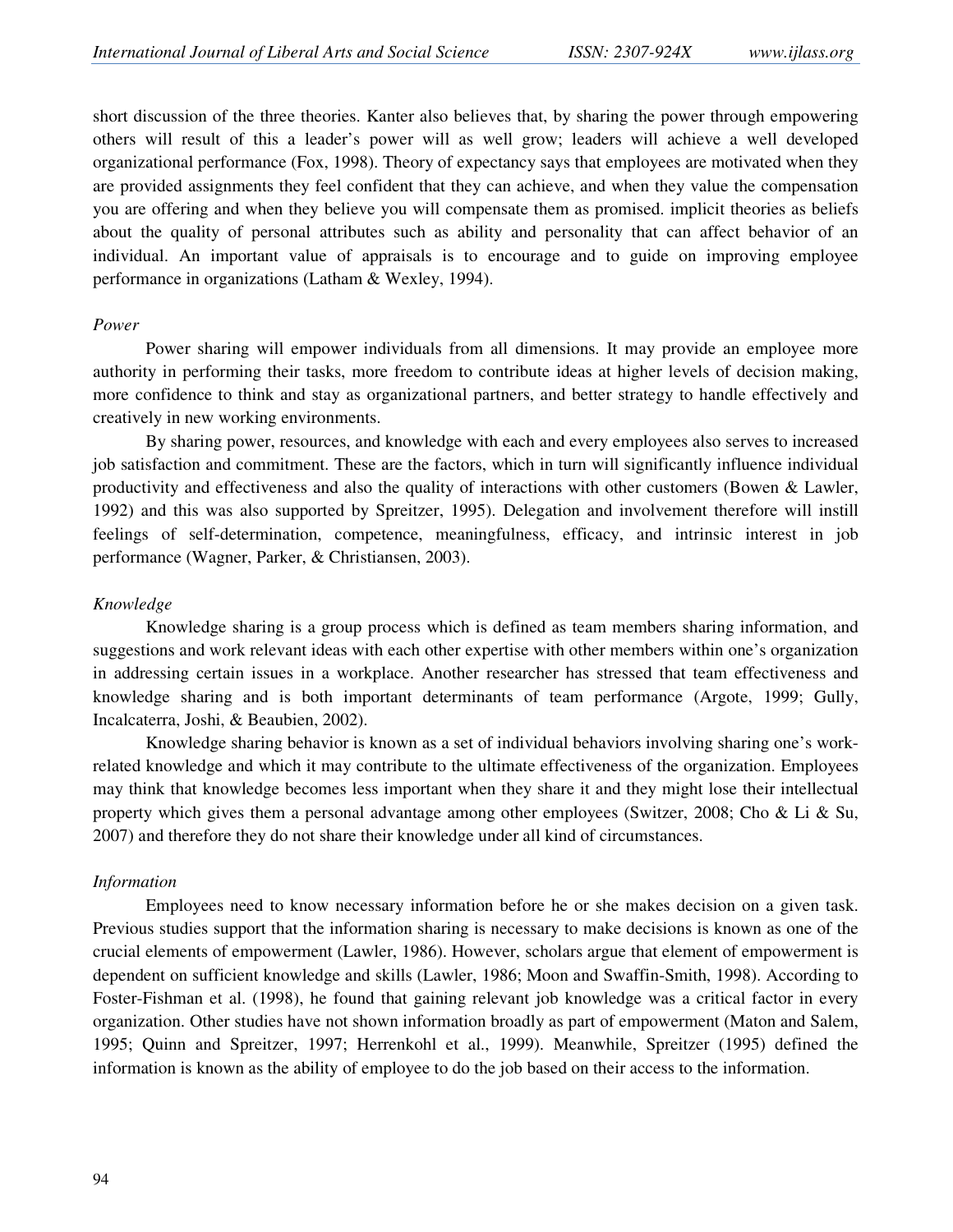#### *Rewards*

Rewards in terms of monetary and non-monetary are still been used as a tool in increasing employee motivation in an organization. Previous researches on leader power have found that manager or supervisor reward power would be positively associated with employee work performance, satisfaction, individual productivity, job turnover, and organizational behaviors (Simon,1976; Martin & Hunt, 1980; Jahangir, 2006).

To generate beneficial ideas which may lead to better business functionality and further improvise company performance both in financial and non-financially structures, rewards is considered as one of the important factor to encourage employees for contributing their best actions. (Serena Aktar, Muhammad Kamruzzaman Sachu, Md. Emran Ali, 2012). Earlier researches on leader power have concluded that reward power would be positively influence employee's task performance, productivity, satisfaction, turnover, and organizational employee behaviors (Simon,1976; Martin & Hunt, 1980; Jahangir,2006).

# *Performance Appraisal*

Research in past about performance appraisal has resulted (Bretz, Milkovich & Read, 1992; Fisher, 1989). Snell and Bohlander defines (2007) performance appraisal as a process which are typically performed or delivered by a supervisor to a subordinate, in which the appraisal system is designed to help employees understand their responsibility, goals, expectations and performance success of an organization.

Performance management and review feedbacks can directly encourage empowerment because they align individual goals with department objectives and organizational strategy, by providing the employee a direct insight into how their performance results links to organization's business results. When employees are encouraged to express their feelings, it gives a sense of empowerment where they feel comfortable and strong in creating contact with their supervisors or managers to voice their concerns (Dessler and Gary, 2000:321). Therefore, it is clear that a good performance appraisal system can be the main tool which contributes to employee motivation, development, and confidence which lead him to be self empowered.

# *Employee Performance*

According to Meihem (2004), employee performance can be considered as one of the main winning strategy of any successful business. It has also been argued that empowered organizations have demonstrated improvements in various divisions of performance areas (Applebaum et al., 1999). If an employee is known to hold higher levels of empowerment the employee would attend to a comprehensive range of task and activities.Saunders (2000) analyzed that the appraisal system has a constructive effect on worker's performance. Almost same kind of results has been inferred by Bethell (2005) that workers' acuities of appraisal are fashioned according to the fair and just assessment of their work.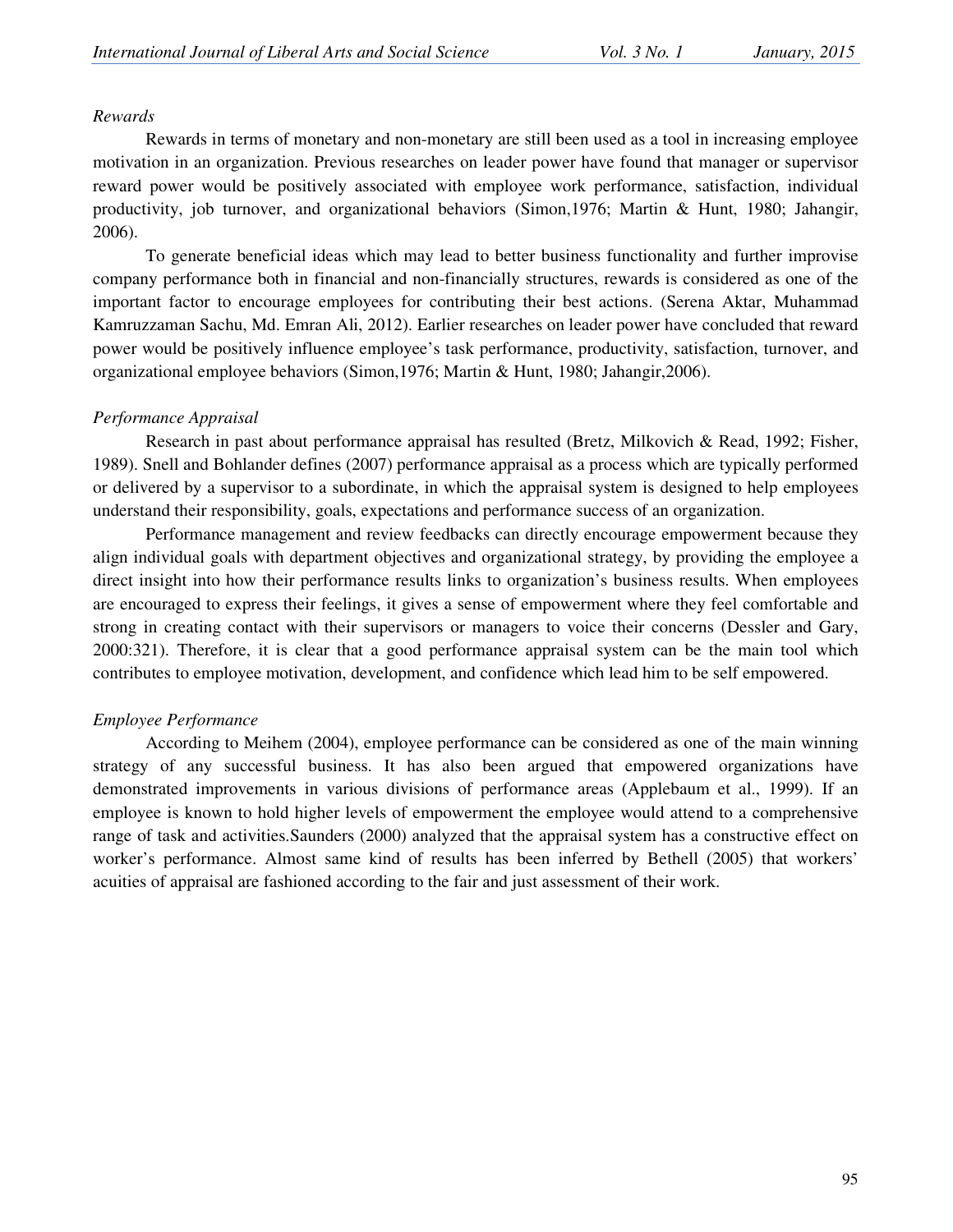*Conceptual Framework and Hypotheses Development* 



Empowerment tool of Power was positively and significantly Impact the Employee Performance. Chao C. Chen,Ann Yan Zhang,Hui Wang (2014) The research done between two telecommunication companies show that power sharing improves job performance partly through psychological empowerment. Thus, hypothesis 1 was supported.

Empowerment tool of Knowledge was positively and significantly Impact the Employee Performance. Hsiu Fen Lin (2007) found a positive findings on individual factors which are sharing the knowledge in the sense of helping and knowledge self efficacy significantly improve individual's innovation capacity and performance. Thus, hypothesis 2 was supported.

Empowerment tool of Information was positively and significantly Impact the Employee Performance. Dyer, Jeffrey; Nobeoka, Kentaro (2002) has conducted a case study in Toyota manufacturing and the findings shows that the knowledge sharing among Toyota workers and among suppliers will help to determine the network learning and high employee performance. Thus, hypothesis 3 was supported.

Empowerment tool of Rewards was positively and significantly Impact the Employee Performance. Serena Aktar, Muhammad Kamruzzaman Sachu, Md. Emran Ali found that extrinsic and intrinsic rewards for employees in commercial banks of Bangladesh positively related with employee task performance and productivity. Thus, hypothesis 4 was supported.

Empowerment tool of Power was positively and significantly positive influence on the Performance Appraisal. Fodor, Eugene M.; Farrow, Dana L. (1979) who did research on 120 male graduate business students have concluded a positive influence of the power motive on performance appraisal. Thus, hypothesis 5 was supported.

Empowerment tool of Knowledge was positively and significantly positive influence on the Performance Appraisal. Simon Rodan and Charles Galunic (2004) concluded that in an European telecommunications company access to a wide knowledge is an equal important for overall employee performance. Thus, hypothesis 6 was supported.

Empowerment tool of Information was positively and significantly positive influence on the Performance Appraisal. Narda R. Quigley & Edwin A. Locke (2007) has concluded that information sharing within dyads and demonstrated that the information provider was enhanced and they have stonger relationship with performance goals and appraisal. Thus, hypothesis 7 was supported.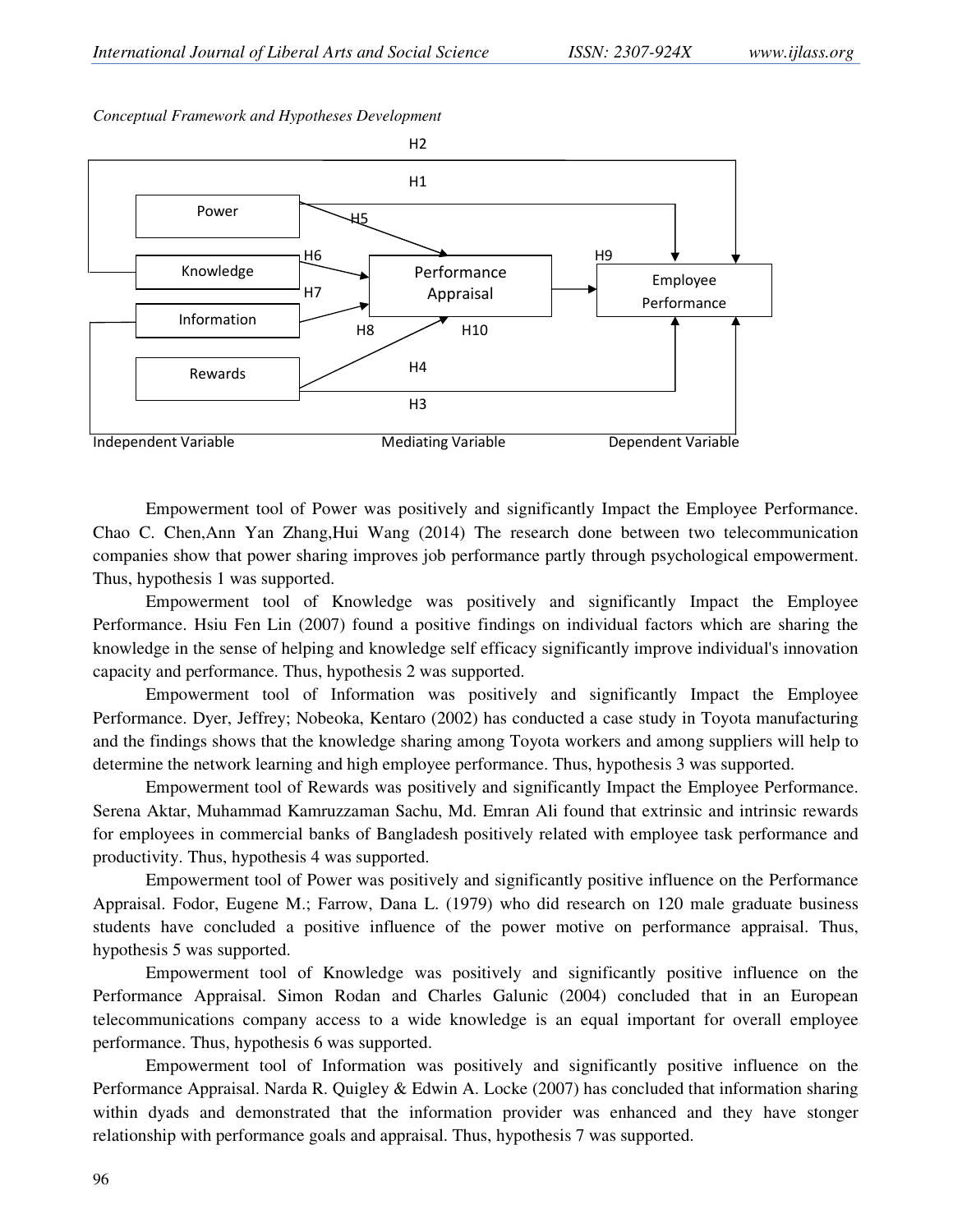Empowerment tool of Rewards was positively and significantly positive influence on the Performance Appraisal. According to Angelo S. Denisi (2000) When, rewards are associated with individual level of performance appraisal, individual may well engage in behaviors designed to maximize their own individual outcome. Thus, hypothesis 8 was supported.

#### *Performance Appraisal and Employee Performance*

A study was conducted in Peninsular Malaysia the job whereby it involves the checking of the quality of the indicated that satisfaction with the performance appraisals work and reliability positively influence work performance. Thus, hypothesis 9 was supported.

#### *The Mediating Effect of Performance Appraisal*

Abhishek Srivastava, Kathryn M. Bartol and Edwin A. Locke (2006) have proved through their research on management teams of 102 hotel properties that knowledge sharing was positively related to performance in which the appraisal being the mediator. Richards (2010) has contributed that a good performance appraisal may indicate the employees the areas of training need as well as direction performance improvement and development.

Yazici (2008) has proved through his research that the employee's moral and productivity is influenced by the effectiveness of an organization's performance appraisal and reward system. Apart from organization's aim to maximize profit, the performance and rewards system were actually influencing the employee's counterproductive behaviour. Therefore, this study will try to prove if performance appraisal mediates the relationship of rewards on employee's performance. By reviewing the results from the previous scholars, the following hypotheses were supported.

H10(a) Performance Appraisal mediates the relationship of power on employee performance

H10(b): Performance Appraisal mediates the relationship of knowledge on employee performance

H10(c): Performance Appraisal mediates the relationship of Information on employee performance

H10(d): Performance Appraisal mediates the relationship of Rewards on employee performance

#### **Methods and Materials**

This research was conducted in quantitative method. Statistical analysis is mainly employed to analyze quantitative research data and to derive with inferences (Zikmund, 2000). In view of data analysis and hypothesis testing, the data collected were entered in Statistical Package for Social Sciences (SPSS) software. By using the SPSS for Windows Release 22.0 software, several statistical techniques were used such as descriptive statistics, correlation and regression analysis. Primary data collected from the questionnaire are processed in stages by data coding, data entry and then analyzing. The subjects for this study were selected based on their availability to complete the survey form. The criteria used were gender, race, age, work designation, years of experience and past experience.

The rule for an effective research is between 30 to 500 samples or 10 times or more the number of variables which includes independent, dependent, mediating, and control variables (Sekaran, 2003). Therefore, samples of 200 employees from the major manufacturing company in Seberang Prai, Penang were selected. The sample to include respondents from different genders and various backgrounds, different ages, professions, industries to ensure the study could be generalized.

All items in the questionnaires adopt five-point Likert scales, where  $1 =$  "strongly disagree" and  $5 =$ "strongly agree". In developing the instrument, measurement items were selected from validated questionnaires used in previous researches. Power (5 items) and Knowledge (4 items), Information (4 items)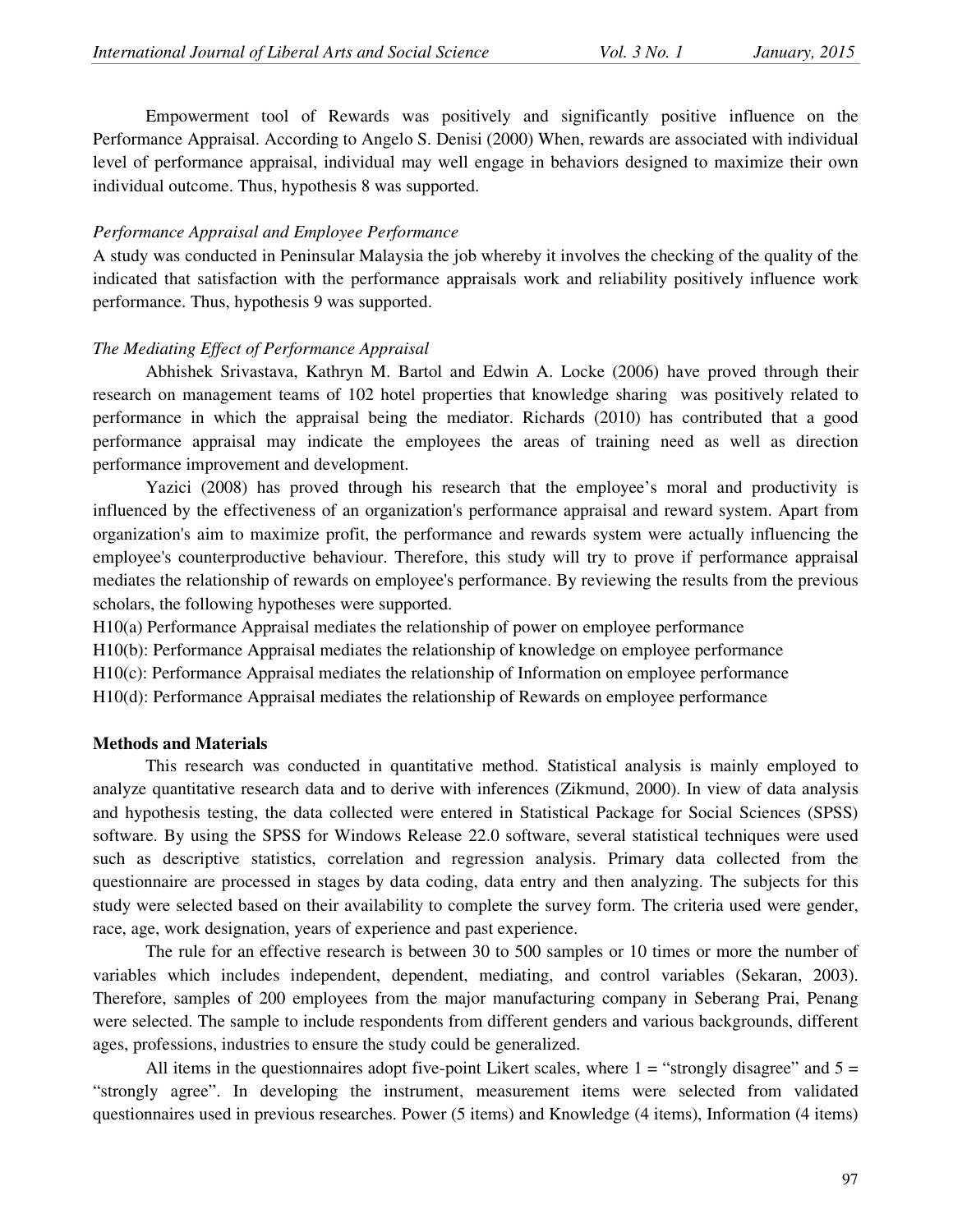and Rewards (3 items). Employee Performance (3 items) and Performance Appraisal was measured by using 5 items.

#### **Major Findings and Results**

#### *Goodness of Measure*

In this study, factor analysis was conducted by using principal component analysis with varimax rotation to validate the construct validity of the measuring items of questionnaire (Sekaran, 2003). The factor analysis results for the independent variables in this study, namely power, knowledge, information and rewards. The results are presented in Table 1. The results showed that Barlett's Test of Sphericity was significant at p<0.05 and Kaiser-Meyer-Olkin (KMO) was at its acceptance level which is 0.86. Anti-Image Correlation Matrix Inspection showed the value of each diagonal element fulfilled the guidelines of more than 0.5 (Hair et al., 2010). The factor loading for all independent variables were above the acceptance level of factor loading, which is more than 0.5 cut off point (Hair et al., 2010).

 Factor analysis for performance appraisal was conducted using principal component analysis and the result was shown in Table 2. The result indicated that the Barlett's Test of Sphericity was significant at p<0.05 and Kaiser-Meyer-Olkin Measure of Sampling Adequacy was above acceptance level 0.5 with the value of 0.82. The factor loading for attitude was accepted at 0.5 and above. The Eigen Value is 3.51 which is more than 1 and 70.44 percentage of the variance explained. The factor loading for performance appraisal was accepted at 0.5 and above.

 Similarly, factor analysis of employee performance was performed using principal component analysis. Barlett's Test of Sphericity was significant at p<0.05 and Kaiser-Meyer-Olkin Measure of Sampling Adequacy was above acceptance level of higher than 0.5 with the value of 0.72. The result was illustrated in Table 3. The results showed that the Eigen Value is more than 1 with the value of 2.11 and 70.26 percentage of the variance explained. The factor loading for purchase intention was accepted at 0.5 and above.

| <b>Items</b>                                                    | <b>Factor</b> |  |  |  |
|-----------------------------------------------------------------|---------------|--|--|--|
|                                                                 |               |  |  |  |
| <b>Power</b>                                                    |               |  |  |  |
| I am allowed to make decisions on my job undertakings.          | 0.86          |  |  |  |
| I have a lot of control over how I do my job.                   | 0.79          |  |  |  |
| I have authority to make autonomous decisions in my job.        | 0.77          |  |  |  |
|                                                                 |               |  |  |  |
| I have opportunities to express my ideas.                       | 0.86          |  |  |  |
| Power sharing increases my work autonomy                        | 0.77          |  |  |  |
| Knowledge                                                       |               |  |  |  |
| Knowledge sharing would improve work processes in the           | 0.81          |  |  |  |
| organization.                                                   |               |  |  |  |
| Knowledge have positive influence on my performance             | 0.85          |  |  |  |
| because the more I know, the better I can perform.              |               |  |  |  |
| I will perform better if am trained on new skills related to my | 0.87          |  |  |  |
| job undertakings.                                               |               |  |  |  |

**Table 1** *Factor Loading for All Independent Variables*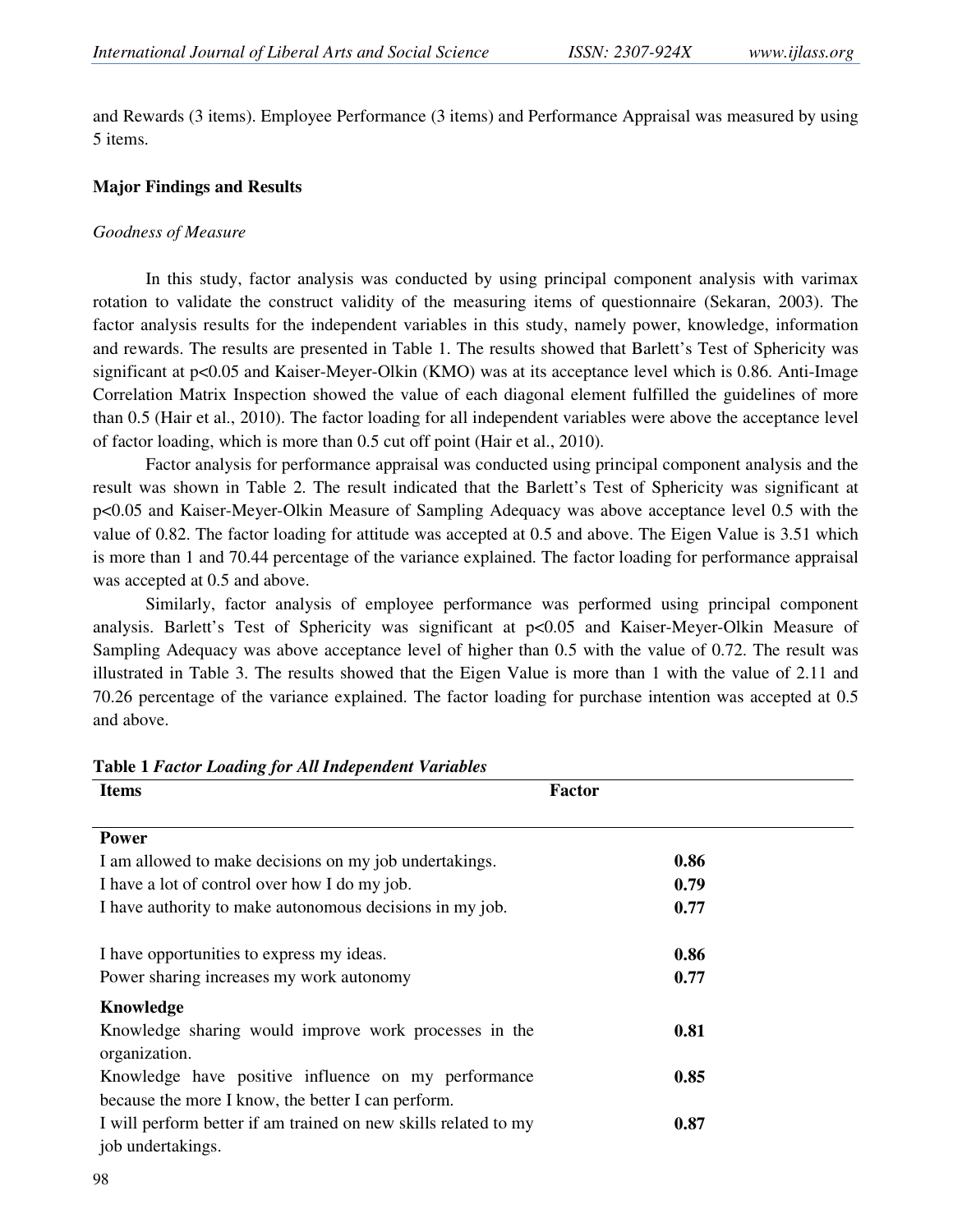| I intend to share my knowledge with other organizational                   |      |  |  |
|----------------------------------------------------------------------------|------|--|--|
| members more frequently in the future                                      | 0.80 |  |  |
| <b>Information</b>                                                         |      |  |  |
| I have access to the information we need to perform our job                | 0.80 |  |  |
| I can easily store information which help me work together in<br>a team    | 0.86 |  |  |
| I can easily share information that help me to work together<br>in a team. | 0.89 |  |  |
| Information sharing is very important for positive team<br>performance.    | 0.83 |  |  |
| <b>Rewards</b>                                                             |      |  |  |
| I am satisfied with the rewards system that I receive.                     | 0.88 |  |  |
| I will receive a reward if I do something to improve my                    | 0.87 |  |  |
| work.                                                                      | 0.72 |  |  |
| My pay encourages me to improve the quality of my work.                    |      |  |  |
| Eigen value                                                                |      |  |  |
| <b>Power</b>                                                               | 3.31 |  |  |
| Knowledge                                                                  | 2.77 |  |  |
| <b>Information</b>                                                         | 2.88 |  |  |
| <b>Rewards</b>                                                             | 2.04 |  |  |

| % of Variance      |         |
|--------------------|---------|
| <b>Power</b>       | 66.132% |
| Knowledge          | 69.264% |
| <b>Information</b> | 71.982% |
| <b>Rewards</b>     | 67.998% |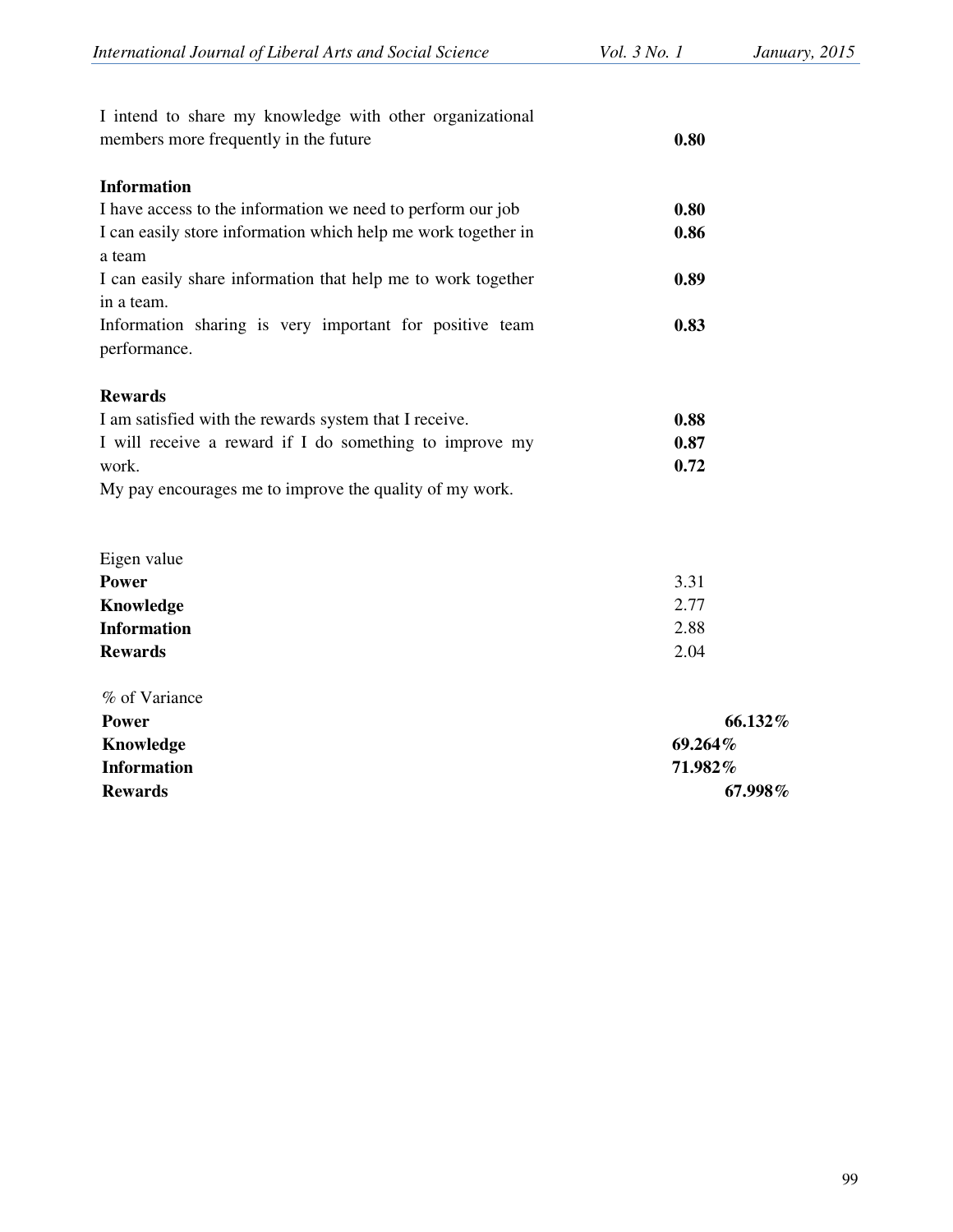| <b>Items</b>                                                             |                                  | <b>Factor</b>          |
|--------------------------------------------------------------------------|----------------------------------|------------------------|
| I clearly understand the purpose of performance<br>appraisal             |                                  | 0.85                   |
| I understand better on what I should be doing<br>during these procedures |                                  | 0.86                   |
| I am able to express my views and feelings<br>during those procedures    |                                  | 0.87                   |
| I expect increment in salary after performance<br>appraisal              |                                  | 0.90                   |
| improves after process of<br>My performance<br>performance appraisal     |                                  | 0.71                   |
| Eigen value                                                              |                                  | 3.52                   |
| % of Variance                                                            |                                  | 70.34                  |
|                                                                          |                                  |                        |
| Kaiser-Meyer-Olkin Measure<br>of<br><b>Sampling</b><br><b>Adequacy</b>   |                                  | 0.87                   |
| <b>Barlett's Test of Sphericity</b>                                      | Approx. Chi-Square<br>df<br>Sig. | 589.256<br>10<br>0.000 |

# **Table 2** *Factor Loading, KMO and Barlett's Test Indicator for Performance Appraisal*

| Table 3 Factor Loading, KMO and Barlett's Test Indicator for Employee Performance |               |
|-----------------------------------------------------------------------------------|---------------|
| <b>Items</b>                                                                      | <b>Factor</b> |

| My manager discusses regularly on my job                                         |                    |         |  |  |  |
|----------------------------------------------------------------------------------|--------------------|---------|--|--|--|
| performance                                                                      |                    | 0.85    |  |  |  |
| I am constantly looking for ways to do my job                                    |                    | 0.83    |  |  |  |
| hetter                                                                           |                    |         |  |  |  |
| I always reach my performance target                                             |                    | 0.84    |  |  |  |
| Eigen value                                                                      |                    | 2.11    |  |  |  |
| % of Variance                                                                    |                    | 70.26   |  |  |  |
|                                                                                  |                    |         |  |  |  |
| of<br>Kaiser-Meyer-Olkin<br><b>Measure</b><br><b>Sampling</b><br><b>Adequacy</b> |                    | 0.71    |  |  |  |
|                                                                                  |                    |         |  |  |  |
| <b>Barlett's Test of Sphericity</b>                                              | Approx. Chi-Square | 171.480 |  |  |  |
|                                                                                  | df                 | 3       |  |  |  |
|                                                                                  | Sig.               | 0.000   |  |  |  |

Multiple Regression Analysis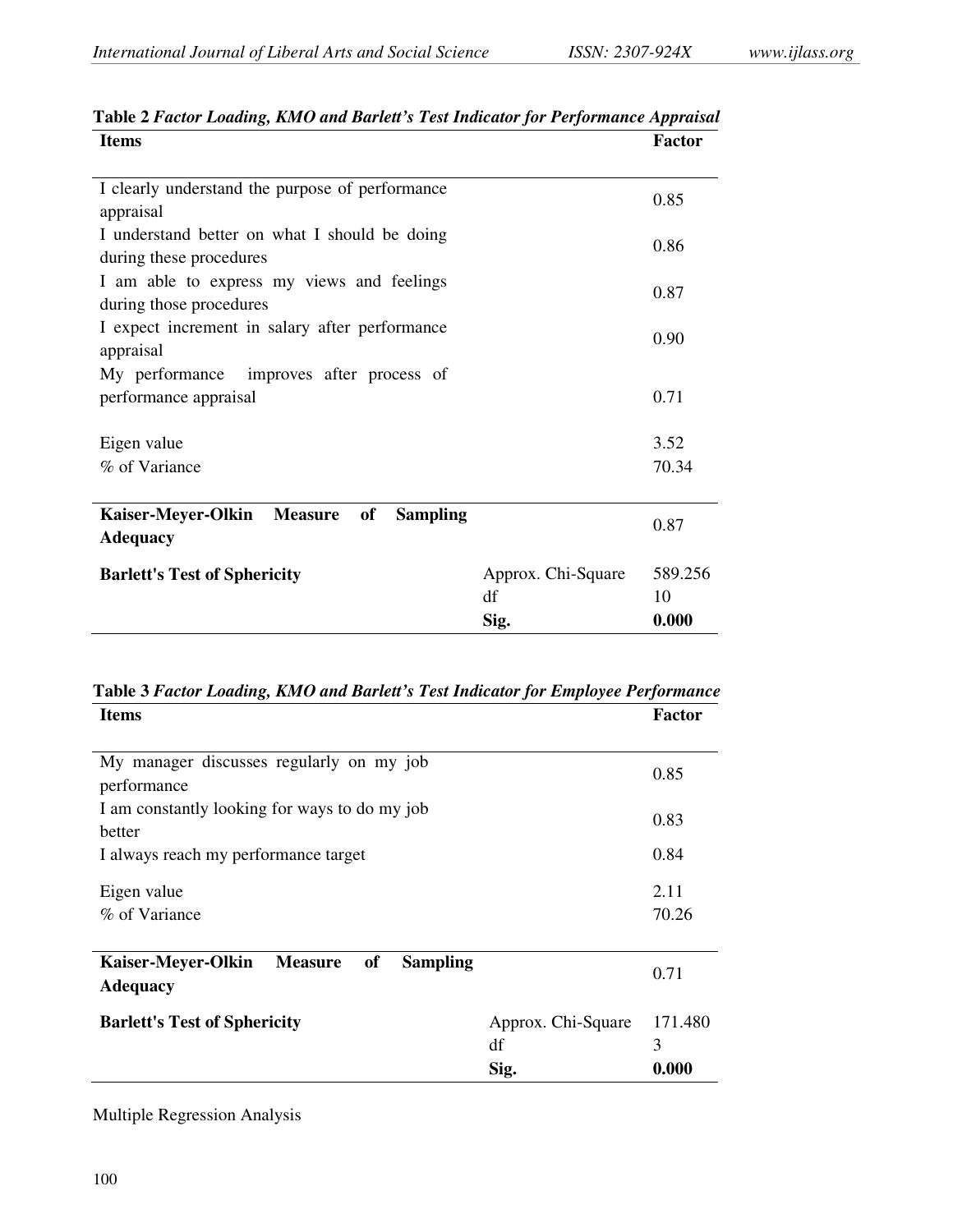Hierarchical multiple regression analysis was run to study the effect of independent variables on dependent variables and also to examine whether the relationship was mediate by the mediating variables. The relationships were tested at the significance level of  $p < 0.05$ . P value fall between 0.01 and 0.05 indicated that there is a relationship between independent variables and dependent variables. (Keller, 2006) Independent variables with higher beta values contribute greater influence to the dependent variables.

# **Table 4** *Multiple Regression Analysis*

Between Mediator and Dependent Variables

|  | Model Summary <sup>b</sup> |
|--|----------------------------|
|--|----------------------------|

| Model R |                     | R | Adjusted        |          | Std. Error Change Statistics         |         |     |     | Durbin- |            |
|---------|---------------------|---|-----------------|----------|--------------------------------------|---------|-----|-----|---------|------------|
|         |                     |   | Square R Square | $ $ of   | the $\mathbb{R}$ Square $\mathbb{F}$ |         | df1 | df2 | Sig.    | $F$ Watson |
|         |                     |   |                 | Estimate | <b>Change</b>                        | Change  |     |     | Change  |            |
|         | $.715^{\mathrm{a}}$ |   | .509            | .46495   | .511                                 | 207.112 |     | 198 | .000    | 2.077      |

a. Predictors: (Constant), Total\_Appraisal

b. Dependent Variable: Total\_Performance

Between Independent Variables and Dependent Variables

# **Model Summary<sup>b</sup>**

| Model R |                   | $\mathbf R$ | Adjusted        |                               | Std. Error Change Statistics |               |     |     |        | Durbin-    |
|---------|-------------------|-------------|-----------------|-------------------------------|------------------------------|---------------|-----|-----|--------|------------|
|         |                   |             | Square R Square | $ $ of<br>the $\vert R \vert$ | Square F                     |               | df1 | df2 | Sig.   | $F$ Watson |
|         |                   |             |                 | Estimate                      | Change                       | <b>Change</b> |     |     | Change |            |
|         | .740 <sup>a</sup> | .548        | .538            | .45075                        | .548                         | 59.011        |     | 195 | .000   | 2.010      |

a. Predictors: (Constant), Total\_Rewards, total\_knowledge, total\_power, Total\_information

b. Dependent Variable: Total\_Performance

# **Limitations and Suggestion for Future Research**

As similar to other research studies, this research also has several limitations. This is whereby questionnaires always have limitations to what a question can be ask to be collected for information due to the questionnaire which were set are limited to scales and measurements. It will not be able to capture nonverbal signals of respondent when they answering the questionnaires. The person's reaction might not be recoded into the result. However, in this study, the questionnaire still is able to generate useful outcome from it.

Besides, this research only covered the manufacturing organization operating in Seberang Prai, Penang and not the island. It does not take into account the effect of culture of the individual and the company itself. As we aware of, most of the company has their own policy and procedures which differs them from other organization. This might affect the empowerment level and performance of the employees as well.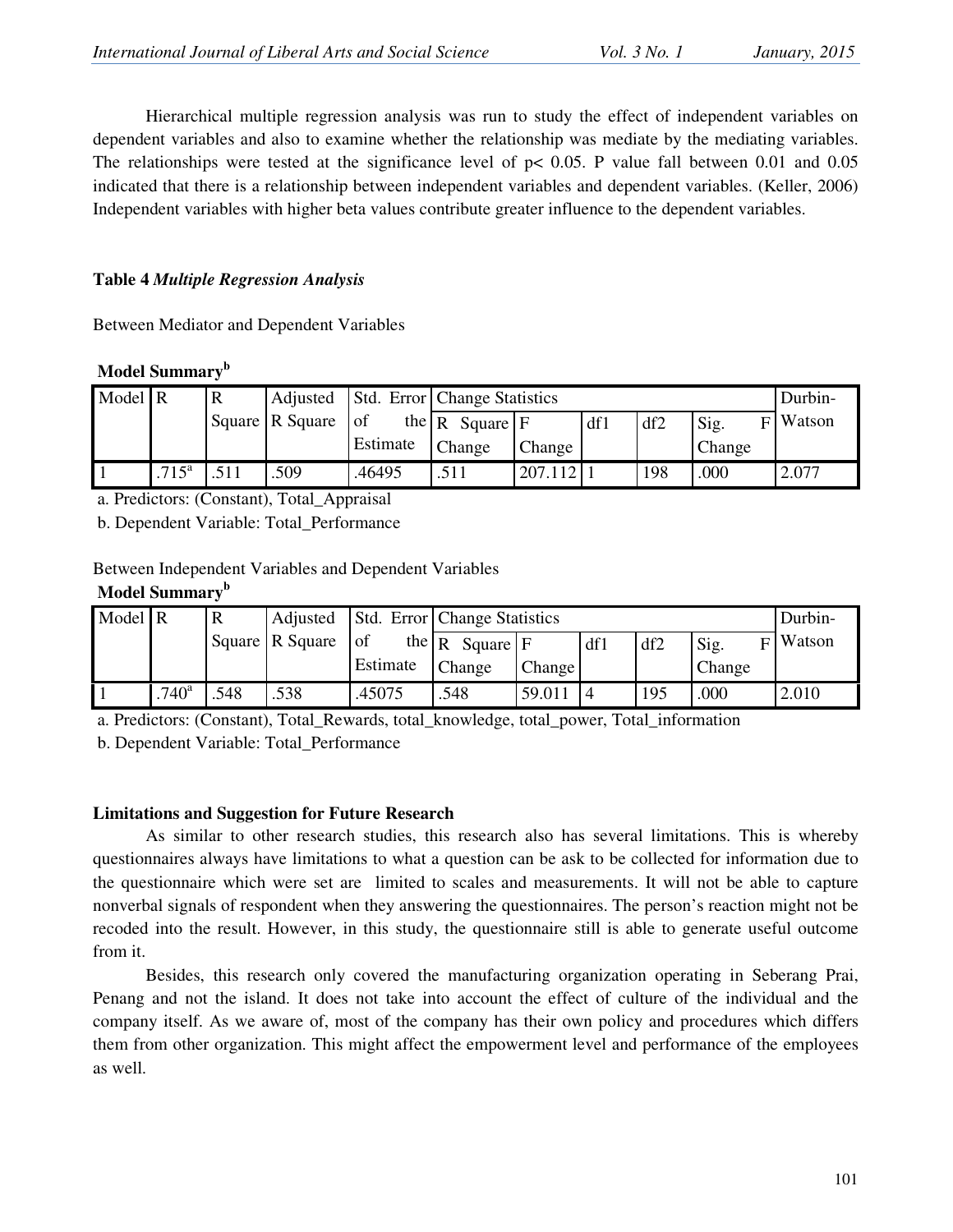### **Conclusion**

As a conclusion, employee empowerment does influence their performance and such influence can be mediated with appraisal in an organization. Therefore, it is very important for each and every organization to enhance their empowerment activity and a good performance appraisal to increase the level of employee performance.

# **REFERENCES**

- Emerson, M. 1988. Regulation and deregulation of the labour market: Policy regimes of the recruitment Allen, D. & Alvarez, S. 1998. Empowering expatriates and organisations to improve repatriation effectiveness. Human Resource Planning, 21(4): 29-39.
- An Experimental Study. *Journal of Applied Social Psychology*, 34, 32, pp. 297-321. Moldogaziev, S. F. a. T. (2010). Empowering Public Sector Employees to Improve Performance: Does It Work? *The Author, 41(1) 23–47*. doi: 10.1177/0275074009355943
- Armstrong, M. & Baron, A. (2005). Managing performance: Performance management in action. Chartered Institute of Personnel and Development.
- Bowen, D.E. and Lawler, E.E. 1992. "The Empowerment of Service Workers: What, Why, How, and When."Sloan Management Review, 33: 31-39
- Bowen, D.E. and Lawler, E.E.1995.Empowering Service Employees. Sloan Management Review,36:73-84 Cunningham, I. , Hyman, J. and Baldry, C. (1996) `Empowerment: The Power to Do What?', Industrial Relations Journal, 27, 2, 143-154.
- Collins, D. (1996b), "Control and isolation in the management of empowerment", Empowerment in Organizations,Vol. 4 No. 2, pp. 29-39.
- Coleman, P. T. (2004). Implicit Theories of Organisational Power and Priming Effects on Managerial Power-Sharing Decisions
- Cottini, E. Kato, T. Niels, W-N. 2011. Adverse workplace conditions, high-involvement work practices and labour turnover: Evidence from Danish linked employer-employee data. *Labour Economics*, Vol. 18, pg. 872-880.
- Conger, J.A. and Kanungo, R.N.1988.The Empowerment Process: Integrating Theory and Practice.Academy of Management Review,13: 471-482
- David Mathew Ponton (2010). An analysis of Psychological Empowerment, Job Satisfaction and Organisational Commitment of Middle-level Managers in the Hospitality Industry. Department of Tourism, Leisure, Hotel, and Sport Management Griffith Business School Griffith University
- Dessler, D. & Gary, R. (2000). Human resources Management. 8th Edition. Harlow: Prentice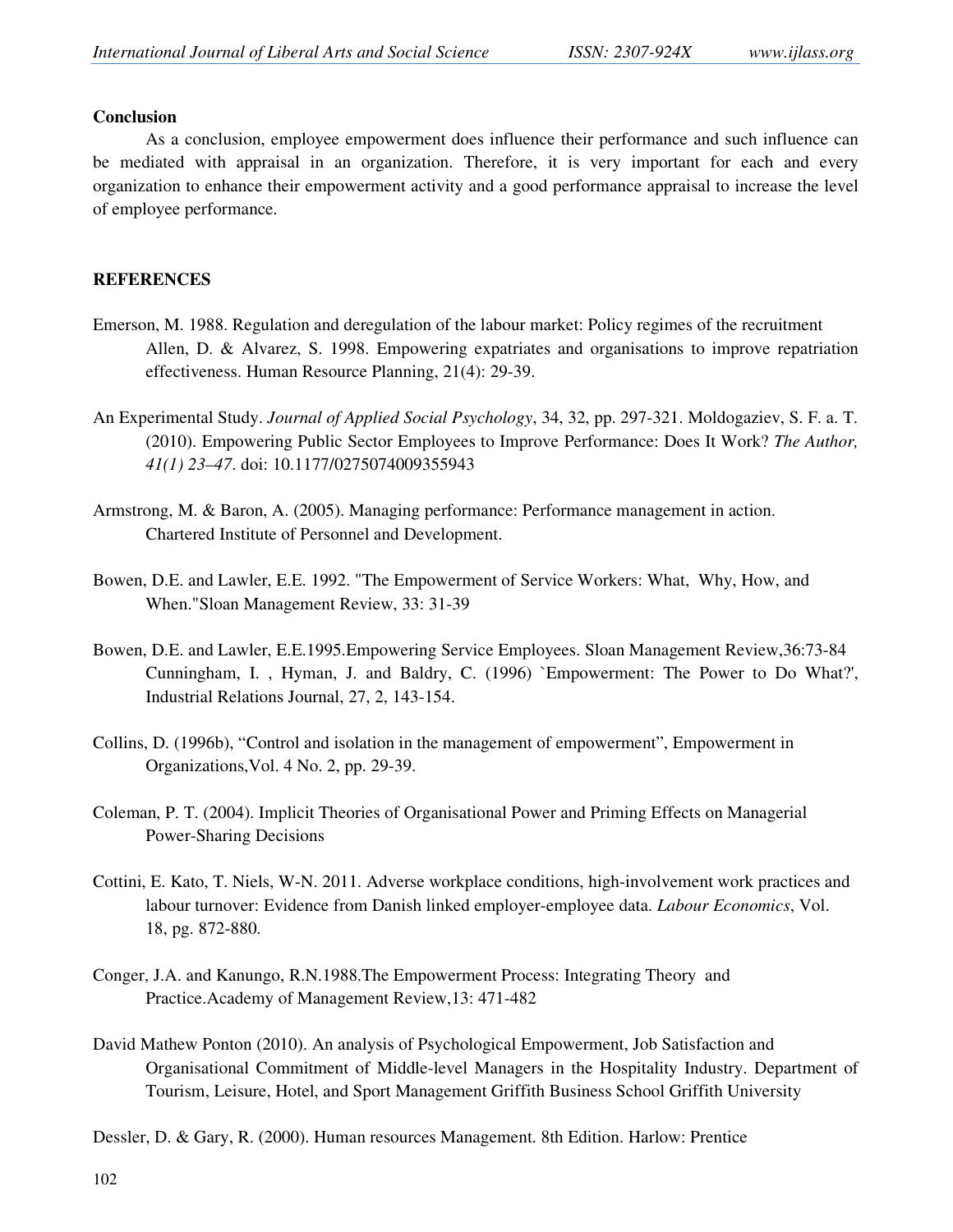- Grania Rosette Rubomboras (2009). Empowerment for Performance Through a Competency-Based Approach in Management of Change, BSc.Eng, Makerere University
- Huang, C. C., Chang, J. J., Lai, C. C. 2009. Employment effects of dismissal pay in the presence of judicial mistakes. *International Review of Law and Economics*, Vol. 29, pg. 38-45.
- Ian Marc Verhulp (2006) Moving From Performance Appraisal To Performance Management At Goldmaster, NMMU Business School.
- Joan Pastor, (1996) "Empowerment: what it is and what it is not", Empowerment in Organizations, Vol. 4 Iss: 2, pp. $5 - 7$
- Kelton Research on behalf of Cornerstone On Demand, Employee Attitude Survey, 2010
- Kanungo, R. 1982. "Measurement of job and work involvement*", J. Appl. Psychol*. 67: 341-349.
- Keller T, Dansereau F (1995). "Leadership and empowerment: a social exchange perspective". *Hum. Rel*. 48 (2):127-146.
- Kyle LaMalfa (2014). The Top 11 Ways to Increase Your Employee Loyalty. Journal of Loyalty Expert and Allegiance Best Practices Manager (2014)
- Lawler, E. E. 1986.High-Involvement Management: Participative Strategies for Improving Organizational Performance. San Francisco: Jossey-Bass.
- Locke, E. A. and Latham, G. P. 2004. What Should We Do about Motivation Theory? Six Recommendations for the Twenty-First Century. Academy of Management Review, 29:388-403.
- Lawler, E. E. 1986.High-Involvement Management: Participative Strategies for Improving Organizational Performance. San Francisco: Jossey-Bass
- Menon, Sanjay T (2001). Employee Empowerment : An Integrative Psychological Approach. International Association for Applied Psychology.
- Margaret Oloko and Martin Ogutu (2012). Influence of Power Distance on Employee Empowerment and MNC Performance: A Study of Multinational Corporations in Kenya. Education Research Journal Vol. 2(2): 47-61, February 2012

Marilee Karl, 2012. Women and Empowerment, p.14 Mahazril 'Aini Y., Zuraini Y., Hafizah H A. K., Adnan

Aminuddin, Zaherawati

Ongori, H. 2007. A Review of the literature on employment turnover. *Afrocan Journal of Business Management,* Vol. 1, pg. 49-54.